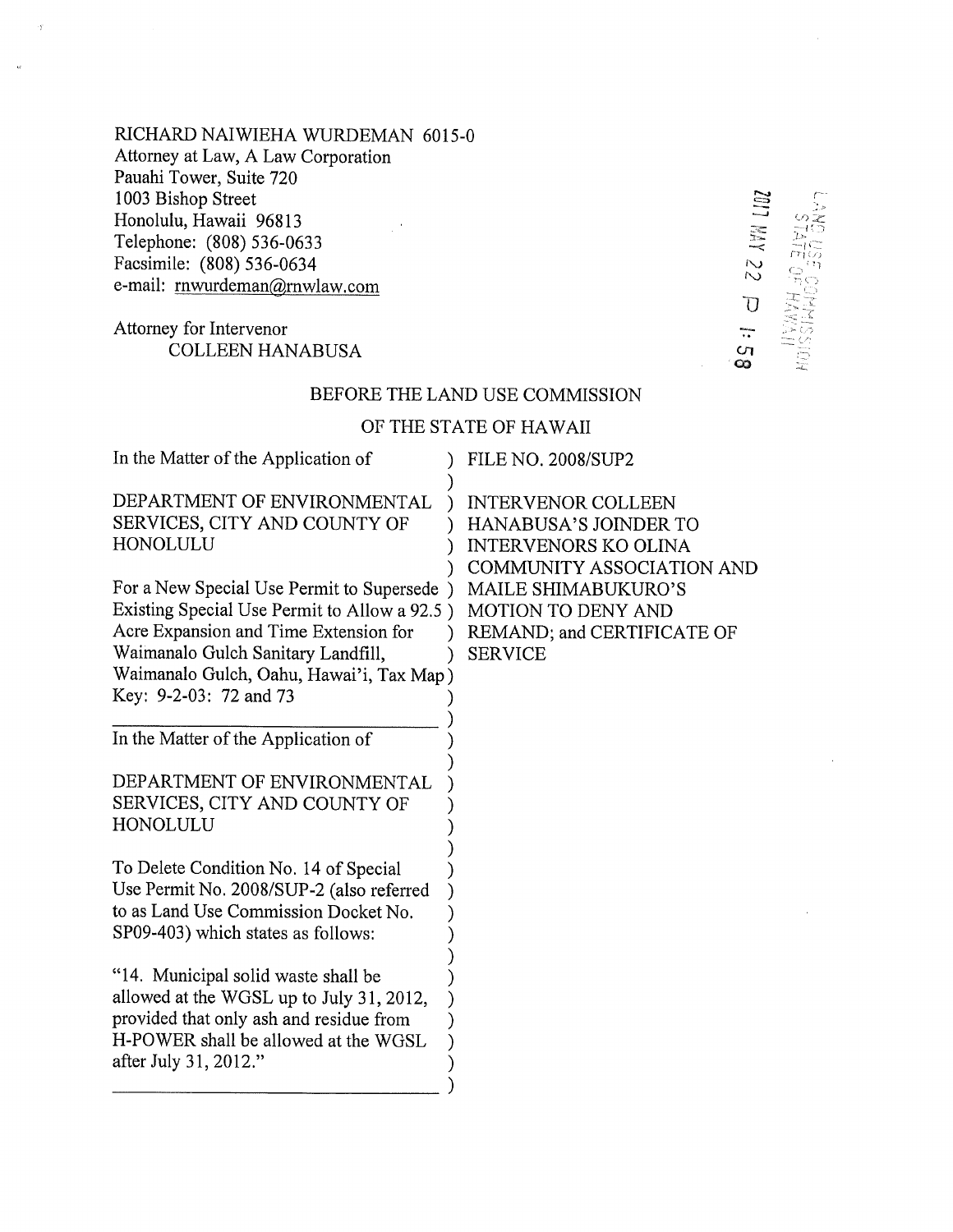#### INTERVENOR COLLEEN HANABUSA'S JOINDER TO INTERVENORS KO OLINA COMMUNITY ASSOCIATION AND MAILE SHIMABUKURO'S MOTION TO DENY AND REMAND

COMES NOW Intervenor Colleen Hanabusa, by and through her counsel undersigned, and without waiving her previous objections and positions in this case, including, but not limited to, her objections to the Land Use Commission's remand of the 2008 ENV application proceedings and record to the Planning Commission of the City and County of Honolulu, by the LUC following the remand to the LUC by the court, hereby joins Intervenors Ko Olina Community Association and Maile Shimabukuro's Motion to Deny and Remand, Filed on May 12, 2017, at least as to the issue of the Planning Commission's violation of Section 2-75 of its own rules, and without prejudice to raising other issues raised in KOCA's Motion, and raising additional issues as well, at a later date.

Respectfully submitted.

DATED: Honolulu, Hawaii, May 22, 2017.

HARD NAIWIEHA WURDEMAN Attorney for Defendant COLLEEN HANABUSA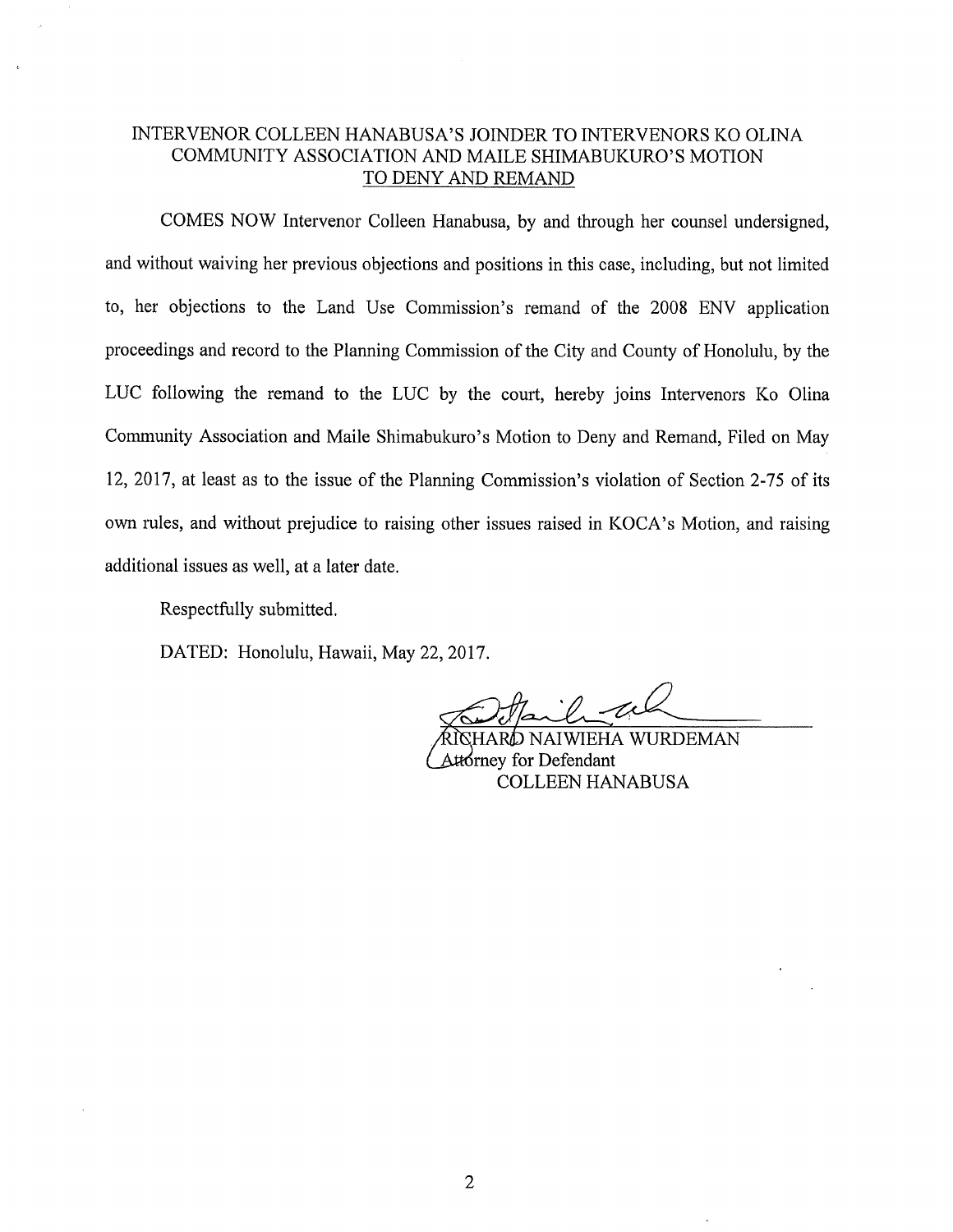#### BEFORE THE LAND USE COMMISSION

#### OF THE STATE OF HAWAII

| In the Matter of the Application of                                                                                                                                                                                                            |                               |
|------------------------------------------------------------------------------------------------------------------------------------------------------------------------------------------------------------------------------------------------|-------------------------------|
| DEPARTMENT OF ENVIRONMENTAL<br>SERVICES, CITY AND COUNTY OF<br>HONOLULU                                                                                                                                                                        | <b>CERTIFICATE OF SERVICE</b> |
| For a New Special Use Permit to Supersede<br>Existing Special Use Permit to Allow a 92.5)<br>Acre Expansion and Time Extension for<br>Waimanalo Gulch Sanitary Landfill,<br>Waimanalo Gulch, Oahu, Hawai'i, Tax Map)<br>Key: 9-2-03: 72 and 73 |                               |
| In the Matter of the Application of                                                                                                                                                                                                            |                               |
| DEPARTMENT OF ENVIRONMENTAL<br>SERVICES, CITY AND COUNTY OF<br>HONOLULU                                                                                                                                                                        |                               |
| To Delete Condition No. 14 of Special<br>Use Permit No. 2008/SUP-2 (also referred<br>to as Land Use Commission Docket No.<br>SP09-403) which states as follows:                                                                                |                               |
| "14. Municipal solid waste shall be<br>allowed at the WGSL up to July 31, 2012,<br>provided that only ash and residue from<br>H-POWER shall be allowed at the WGSL<br>after July 31, 2012."                                                    |                               |

### CERTIFICATE OF SERVICE

The undersigned hereby certifies that on the date set forth below, a true and correct copy of the foregoing document was served on the following parties by leaving the same at the respective addresses set forth below:

Calvert G. Chipchase, Esq. Christopher T. Goodin, Esq. Cades Schutte, LLP 1000 Bishop Street, Suite 1200 Honolulu, Hawaii 96813-4212

ł.